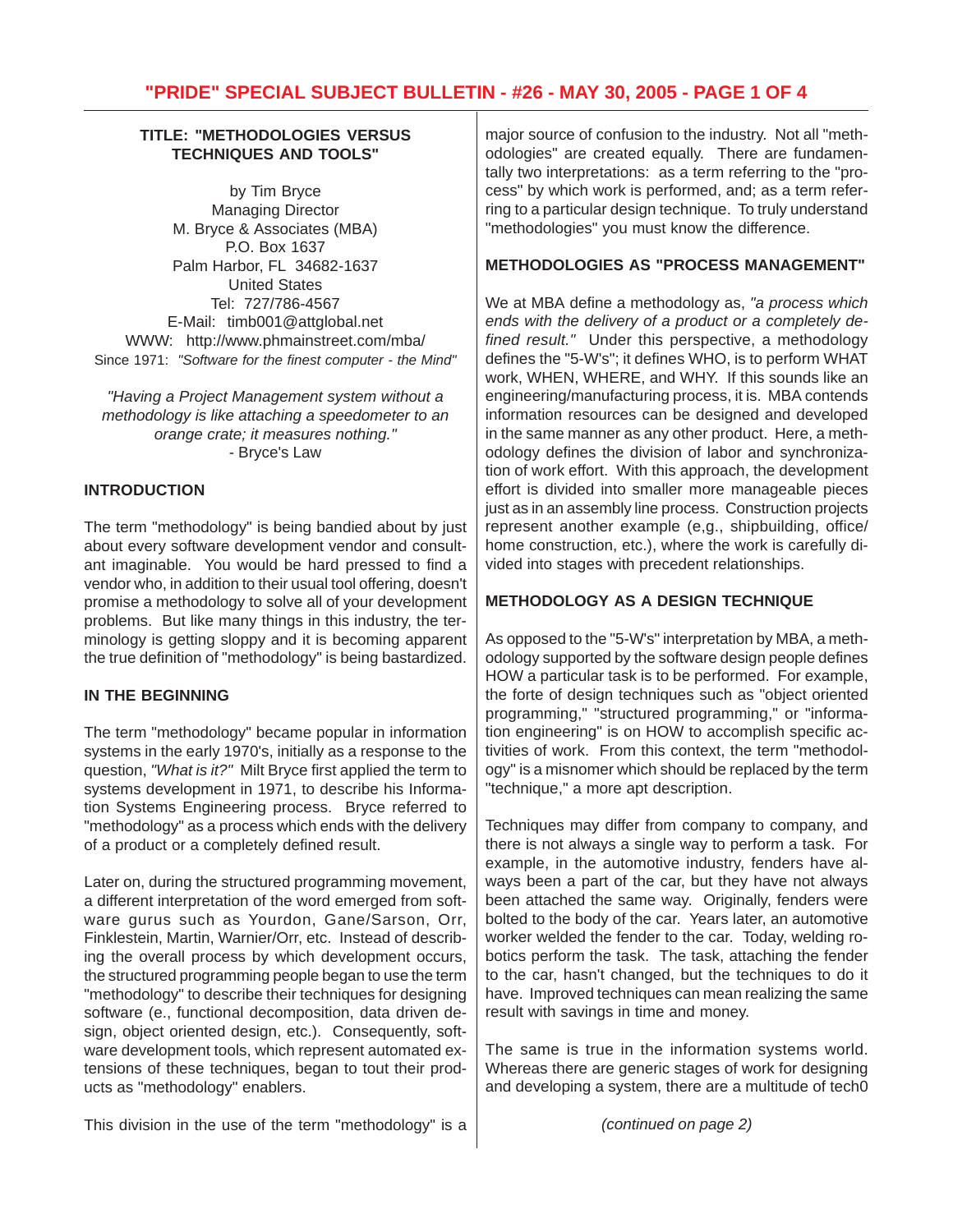*(continued from page 1)*

niques for performing the work. For example, there are significant differences between "structured programming" and "object oriented programming," yet the result is fundamentally the same, the development of an executable program. The difference is the chosen approach of implementation (there are pros and cons for both techniques). Whereas "Software Engineering" represents a phase of work in a development project, "structured programming" and "object oriented programming" represent techniques that can be used to perform the phase.

Does this mean there are overlaps or conflicts in the use of the different types of "methodologies"? Not quite. But to appreciate the difference, one must understand the concept of "Productivity" (as we have discussed in other "PRIDE" Special Subject Bulletins).

## **PRODUCTIVITY = EFFECTIVENESS X EFFICIENCY**

Productivity is not simply a matter of how fast a task can be performed, it's a matter of performing the right task at the right time. This is what underlies the concept of productivity. Whereas "efficiency" concentrates on speed of delivery, "effectiveness" is concerned with doing the right thing at the right time; the two are not synonymous. For example, performing a weld using robotics may be a far more efficient means than performing the task manually, but it is useless if you are welding the wrong thing. There is nothing more unproductive than to build something efficiently that should never have been built in the first place. Zero percent effectiveness times 1000% efficiency equals zero productivity.

A true methodology addresses the effectiveness side of the equation (Who, What, When, Where, Why), and a technique addresses the efficiency side (How to). Whereas a methodology defines the work environment, the technique defines how the work is to be performed. The two are obviously complementary and one does not eliminate the need for the other. But comparing one with another is like comparing apples with oranges, they are simply not the same.

## **FACTORY CONCEPT**

As described in "PRIDE" Special Subject Bulletin Number 11 (*"Creating an Information Factory"*) - Feb 14, 2005), within an engineering/manufacturing facility you will typically find:

1. An Assembly Line where products are developed in

### stages.

- 2. Production Control monitoring the assembly line for delays or accelerations in production.
- 3. Techniques for performing work.
- 4. Tools providing mechanical leverage.

These elements can be found in any development environment, including the IT world. What is interesting is the relationship between the elements:

ASSEMBLY LINE - at the heart of the factory is the Assembly Line process where products are developed in stages by workers with different skills for the different stages of work. In IT terminology, this is the "methodology."

PRODUCTION CONTROL monitors the assembly line using dials and gauges. Production Control is not an entity by itself; it is totally dependent on the existence of the Assembly Line in order to measure performance. In IT terminology, this is Project Management. However, this brings up an important point; without a defined methodology, Project Management is an exercise in futility. It measures nothing. Only if a defined mode of operation exists can dials and gauges be effectively applied.

TECHNIQUES, as mentioned, represent ways for performing specific tasks ("how to"). A variety of techniques may be used on the Assembly Line. Obviously, it would be counter-productive to use a technique at the wrong time on the Assembly Line. This means the effective use of techniques is dependent upon a defined Assembly Line.

TOOLS implement techniques. Tools provide mechanical leverage for performing a specific task. In this sense, it is an extension of a technique, and like the technique, tools must be deployed at the proper locations along the Assembly Line. This is the reason why many software engineering tools are failing; not because they are bad tools, but simply because companies have not defined their Assembly Lines (methodologies) and haven't specified when the techniques and tools are to be used.

What this highlights is that a methodology is the focal point within a development environment. Without a defined methodology, Project Management will be ineffective, and design techniques and software development tools will be misapplied. Productivity will be low.

*(continued on page 3)*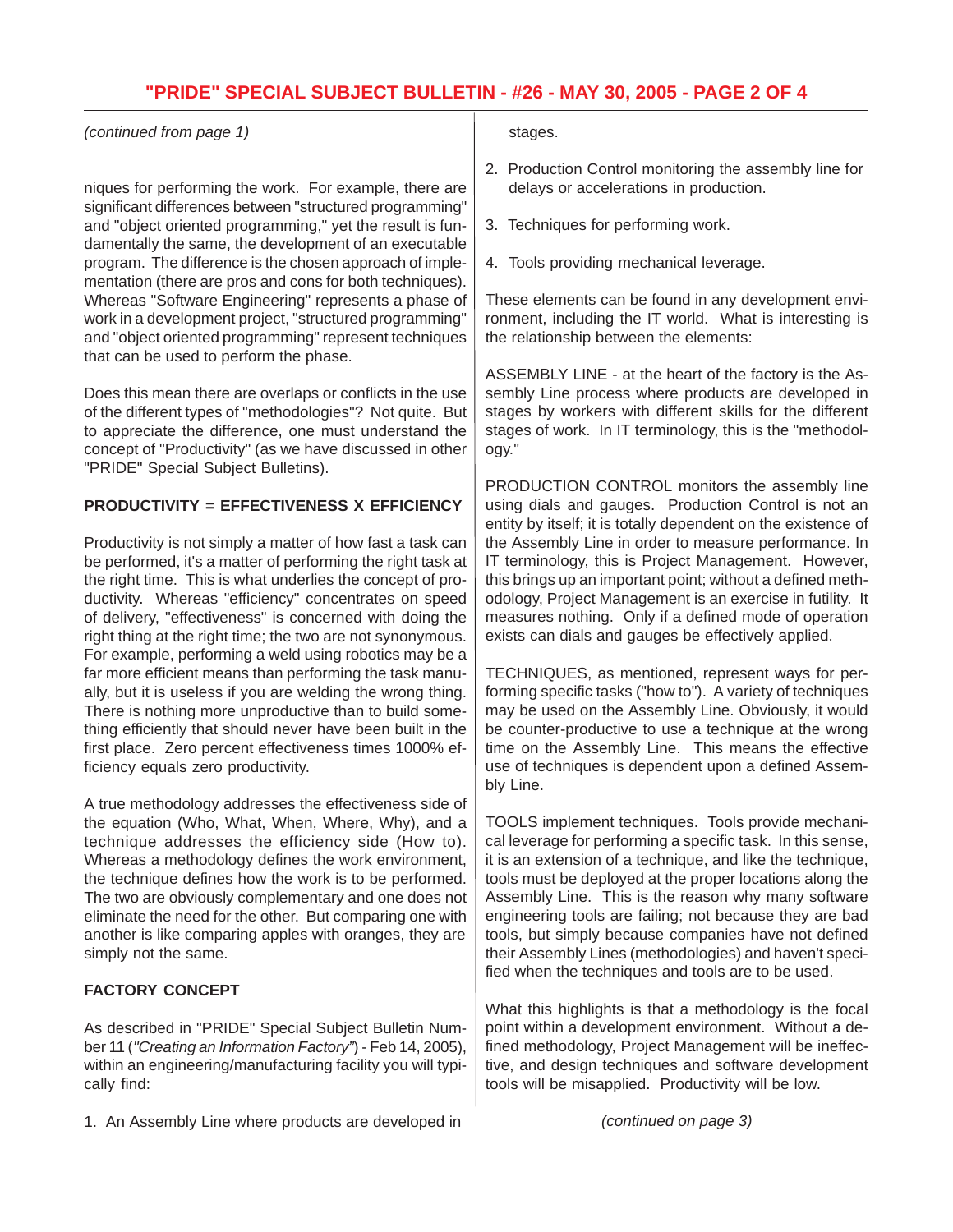# **"PRIDE" SPECIAL SUBJECT BULLETIN - #26 - MAY 30, 2005 - PAGE 3 OF 4**

*(continued from page 2)*

### **METHODOLOGY CRITERIA**

Since a methodology is critical to the success or failure of a development environment, it is important to be able to differentiate between a methodology, technique and tool. The generic properties of a methodology include:

**1. DEFINES THE STAGES OF WORK** (a work breakdown structure normally consisting of phases, activities and tasks). The stages of work defines the "5-W's" (Who, What, When, Where, Why). The synchronization of work is needed to define direction and is provided by the precedent relationships between the various steps in the methodology. Defined duties and responsibilities provides insight for performing the work and methodology standardization improves communications between workers.

**2. MEASURABLE** - The stages of work can be evaluated in terms of how long it takes to perform them and how much they cost to perform. Further, criteria is provided to substantiate completion of deliverables thereby assuring the development of a quality product.

**3. TECHNIQUE AND TOOL INDEPENDENT** - various techniques and tools can be deployed as required.

**4. PROJECT MANAGEMENT INDEPENDENT** - can work with or without a Project Management system. For example, an Assembly Line can still function without Production Control, but not vice versa.

If the methodology you are evaluating does not match this simple criteria, it is not a methodology and probably some form of technique.

## **TYPES OF METHODOLOGIES**

Of the "process management" methodologies, there are fundamentally three types:

**LINEAR "WATERFALL" METHODOLOGY** (sometimes referred to as "Life Cycle") - this is perhaps the best known of the methodologies. Various interpretations of this approach have been published for several years, both commercially and public domain. Fundamentally, it a sequential process where the design of an application moves from the general to the specific; for example:

- 1. FEASIBILITY STUDY
- 2. DESIGN
- 3. PROGRAMMING
- 4. TESTING

## 5. REVIEW

The problem with this approach has been its orientation towards computer software and not on total systems. But the biggest pitfall has been its sequential orientation which tends to prohibit parallel development.

**SPIRAL DEVELOPMENT** - this approach is based on the premise the development process is evolutionary in nature (which, in fact, it is). The concept is to initially design a program, then add additional phases of work to constantly revise the program to enhance its features. From a Project Management perspective, the problem with this approach is that the project never ends.

**PRODUCT DEVELOPMENT** - as proposed by MBA, this approach uses elements of the other two methodologies, with the added nuance of using a product orientation as the basis for the development process. Under this approach, a system is viewed as a product. Consequently, it can be designed in the same manner as any other product. For example, when a product is being designed (such as an automobile), the overall assemblies are first designed (such as the body, chassis, engine, etc.). After this phase, each assembly is designed by teams of engineers who refine the design of each assembly into subassemblies and parts. All of this occurs as parallel phases. MBA advocates the same approach for systems development. An initial phase is used to design the architecture of the system, followed by succeeding parallel phases to refine the design. This is the best approach for parallel development.

### I**NDUSTRIAL ENGINEERING**

In an engineering/manufacturing environment, the responsibility for defining the work environment is normally delegated to an "Industrial Engineer." It is the Industrial Engineer's responsibility to define the Assembly Line, the types of people and skill sets required to perform the work, and the deployment of techniques and tools to be used on the Assembly Lines. Industrial Engineering is a recognized profession in the engineering/manufacturing world. A comparable position is required in the information systems world.

Unfortunately, most development methodologies purchased today are evaluated by the wrong people. Quite often, the evaluation of a methodology is delegated to programmers or technicians who are more enamored with the latest software design technique or tool than in defining a managed development environment. This is like Henry Ford allowing the UAW to invent the concept of

*(continued on page 4)*